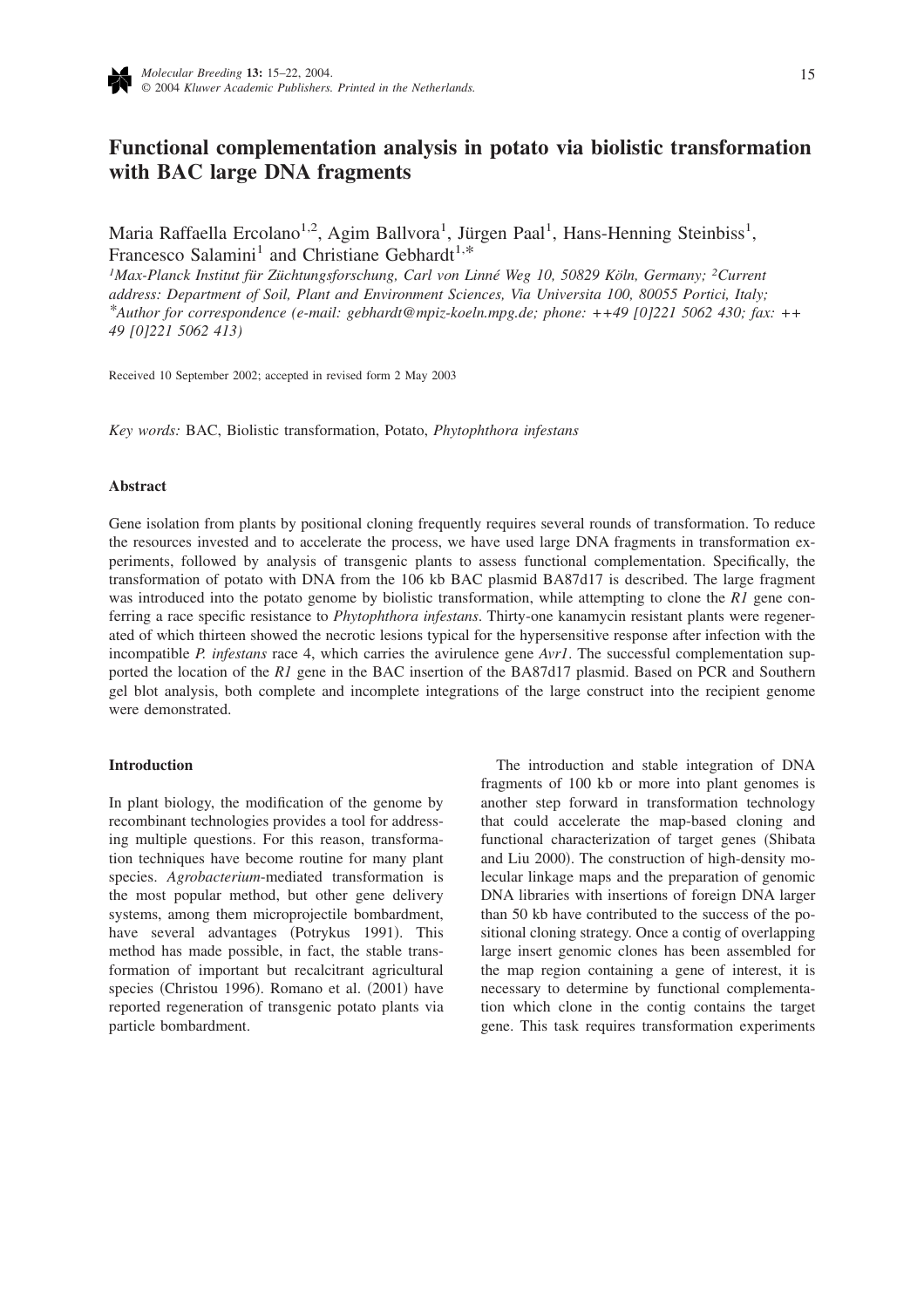with all DNA sequences in the contig that cannot be separated from the target gene by recombination events. When the target locus resides in a chromosomal region with low recombination frequency and/or a low level of DNA polymorphism, several hundred kb of sequence may have to be tested for functional complementation. These experiments are very laborious and time consuming when stable transformation cannot be circumvented by transient transformation assays. Complementation analysis using large DNA fragments, like those represented by whole BAC (Bacterial Artificial Chromosome) clones, could contribute to overcome this problem. In addition, transformation with large DNA fragments allows simultaneous transfer of two or more genes, thus facilitating the molecular analysis of complex traits. Such transformation technologies could be particularly helpful to associate quantitative agronomic traits with specific genes via map-based cloning (Lukowitz et al. 2000).

Whereas plant transformation with DNA fragments up to circa 20 kb is routine, success in stable plant transformation with DNA fragments larger than 50 kb is limited. Hamilton et al. (1996) reported stable integration of 150 kb of human DNA in the tobacco genome by *Agrobacterium*-mediated transformation with a binary BAC vector. A TAC (transformationcompetent artificial chromosome) binary vector was used for *Agrobacterium*–mediated transformation of *Arabidopsis* with large DNA fragments (Liu et al. 1999; Sawa et al. 1999; Sato et al. 2001). Biolistic transformation with whole BAC DNA offers an alternative method for transferring large DNA fragments into plant genomes. Tobacco transgenic plants have been obtained after biolistic transformation with up to 230 kb of cotton DNA cloned in the pBACwich vector (Choi et al. 2000). We examined the feasibility of this approach in potato by using a functional assay, which was the hypersensitive response conferred by the *R1* gene for resistance to late blight. A physical map has been constructed in the region harboring *R1* and the minimal tiling path consisted of several overlapping BAC clones, containing inserts with an average size of 80 kb. Based on genetic and sequencing data, the BAC clone BA87d17 was the best candidate for hosting the *R1* gene (Ballvora et al. 2002). The whole plasmid DNA of BA87d17 was used for complementation analysis of the *R1* resistance phenotype in stably transformed potato plants. The results reported here demonstrate that a DNA fragment with a size of about 106 kb can be stably integrated into

the potato genome via biolistic transformation. In addition, we show that transgenic plants expressed the race specific hypersensitive resistance to *Phytophthora infestans,* as expected when the *R1* gene is present in the BAC DNA.

#### **Materials and Methods**

# *Plant material and test for resistance to Phytophthora infestans*

The potato cultivar Desirée, susceptible to *Phytophthora infestans,* was used in all transformation experiments. The *P. infestans* resistant clone H79.1506/1 (R1r1) referred to as P41 in Leonards-Schippers et al. (1992) was the source of the *R1* gene and was used as *R1* resistant control.

*P. infestans* race 4 *(Avr1, avr4)* and race 1,4 *(avr1,* avr4) were kindly provided by Dr. Francine Govers, Wageningen University, The Netherlands. Resistance was determined as described by Ballvora et al. (2002). Plants with clear hypersensitive resistance response were classified as  $HR$  (Figure 1 B, C) and fully susceptible plants as  $S$  (Figure 1A). Plants with phenotypes intermediate between full resistance and susceptibility were classified as URS (unclear resistance status). After inoculation of detached leaves from this group of transgenic plants with *P. infestans* race 4, low and inconsistent hyphae formation was observed.

# *Plasmids*

The large insert plasmid, the BAC clone BA87d17 carrying the putative  $R1$  gene (Ballvora et al. 2002), the vector pCLD04541 (Jones et al. 1992) used to construct the large insert BAC library and plasmid pAHC25 bearing the *gusA* gene Christensen et al. 1996) were the source of DNA for biolistic transformation. BAC plasmid DNA was isolated using the QIAfilter Plasmid Purification Kit 100 Qiagen, Hilden, Germany) according to manufacturer's instructions, with some modifications (Ballvora et al. 2002) and used for bombardment without linearization.

### *Transformation via particle gun*

Twenty-five to thirty  $\mu$ g DNA of BA87d17 were bombarded onto detached leaves. The DNA was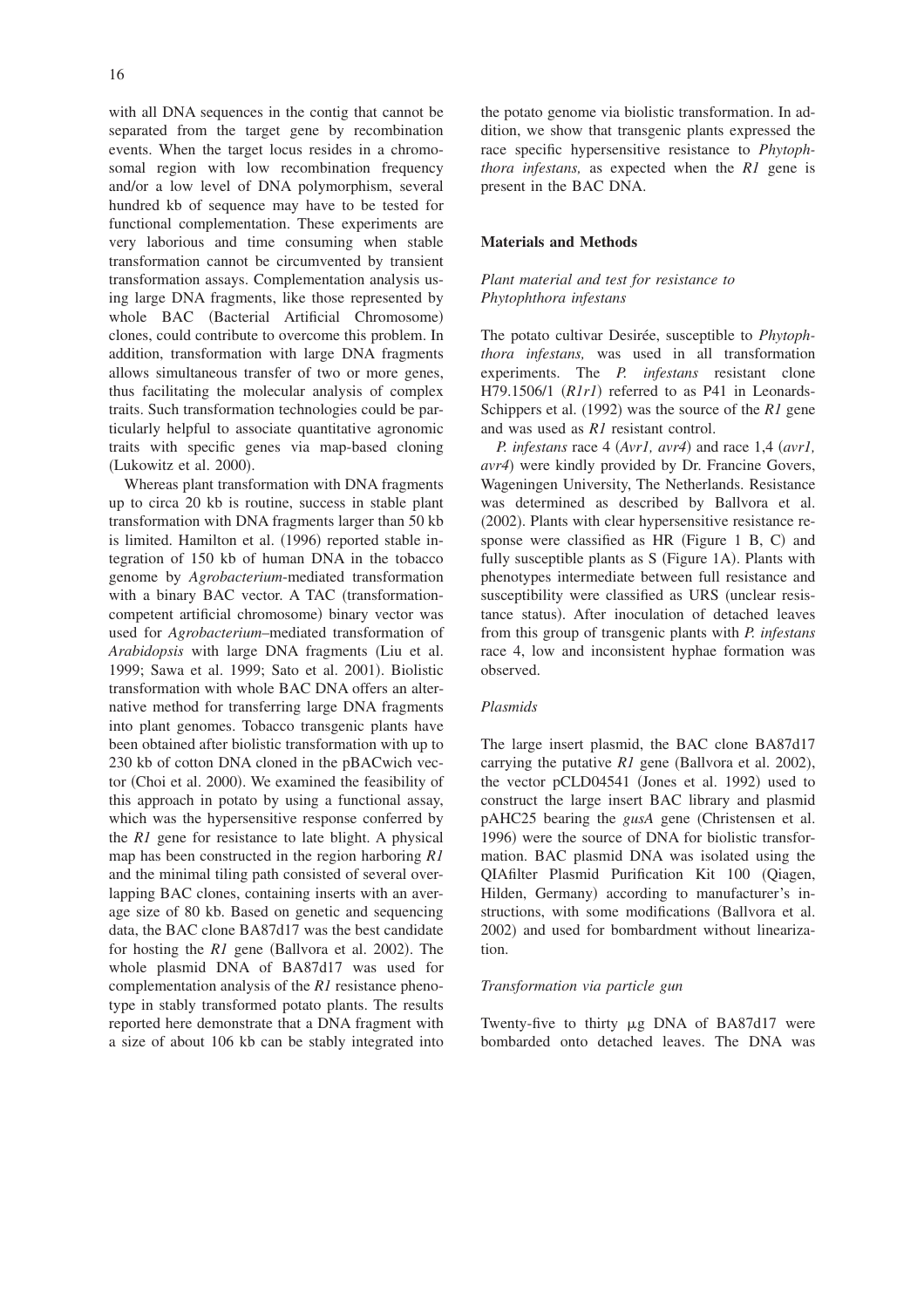# Race4 (Avr1, avr4) Race1,4 (avr1, avr4)



Figure 1. Complementation of the *Phytophthora infestans* (Avr1) susceptible variety Desirée via biolistic transformation with the BAC clone BA87d17 carrying the *R1* resistance gene. Plant-pathogen interaction responses are shown 9 days post-inoculation with *P. infestans* race 4 (Avr1, avr4) on leaflets from (A) untransformed Desirée (r1r1r1r1) – phenotype: S; (B) transgenic Desirée transformed with plasmid BA87d17 – phenotype: HR; (C) the resistant line P41  $(RIrI)$  that was the source of the *R1* gene – phenotype: HR; and (D) the same transgenic plant as (B) infected with *P. infestans* race 1,4 *(avr1, avr4)* – phenotype: S.

coated to 2 mg of gold resuspended in ethanol. Microprojectile bombardment was carried out using a helium-driven BioRad PDS-1100/He (Bio-Rad, Richmond, CA, USA) following the instructon protocol. A disc-rupture pressure of 1100 psi and a vacuum pressure of 27.5 inches of mercury were applied. The distance between the stopping screen and the Petri dishes containing target plant material was approximately 6 cm. The diameter of the bombarded area was circa 2-2.5 cm. Leaves of three to four weeks old Desirée shoots grown *in vitro* were used for transformation. Several small leaves laying on MS medium without kanamycin within the bombarded area were bombarded and cultivated for 24 hours at 24 °C with 16 hours light. The following day leaves were transferred onto MS1 medium containing  $300 \mu g/ml$ kanamycin and after one week onto MS2 medium in the presence of the same amount of kanamycin. Leaves were further incubated until the formation of microcalli was observed. The microcalli were transferred onto kanamycin-containing (300 µg/ml) MS3 medium to induce the regeneration of shoots (Rocha-Sosa 1989).

Two days after bombardment with vector pAHC25 containing the *gusA* reporter gene, leaves were analyzed for transient GUS expression (Gallagher 1994) by counting the number of blue spots under a microscope.

# *Isolation of total genomic DNA and Southern gel blot analysis*

Potato genomic DNA was isolated as described (Oberhagemann et al. 1999). For Southern gel blot analysis,  $5 \mu g$  total DNA were digested to completion with *Hind*III. Fragments were separated on a 0.9% agarose gel. The gel was processed and blotted onto a membrane (PALL, Biodyne, Portsmouth, UK), according to Sambrook et al. (1989). Filter hybridization with a radioactive labeled probe was as described by Gebhardt et al. (1989). The probe was about 1 kb in length and comprised the coding DNA sequence of the *R1* gene from position 1575 to 2630, including the leucine-rich-repeats (LRR) domain (Ballvora et al. 2002).

# *Polymerase Chain Reaction analysis*

Polymerase Chain Reaction was performed according to standard protocols (Saiki et al. 1985). For PCR analysis, small scale plant genomic DNA was prepared using the DNeasy-Kit Qiagen, Hilden, Germany) according to the manufacturer's instructions with modifications. One hundred mg fresh plant material were ground by vortexing for a few seconds in a 2 ml plastic tube containing two metal beads. After adding AP2 buffer, the mixture was incubated for 15 min on ice and then for 30 min at  $-70$  °C. Primer sequences used for PCR analysis are listed in Table 3. The annealing temperature was 55 °C in all PCR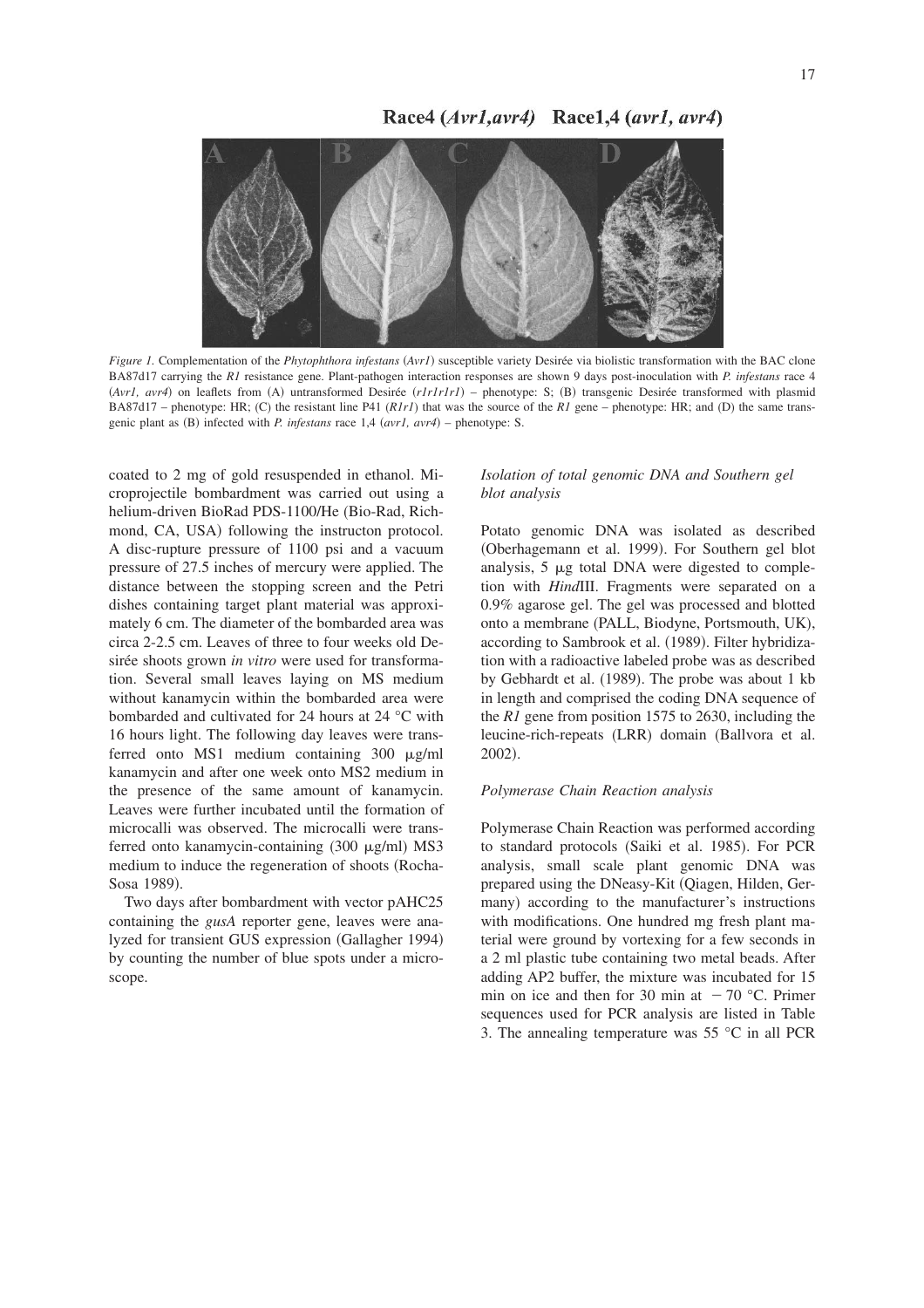| Experi-<br>ment | Plasmid   | No. of kanamycin<br>resistant plants | No. of plants tested for resistance |          |                  | No. of plants characterized molecu-<br>larly |                |            |
|-----------------|-----------|--------------------------------------|-------------------------------------|----------|------------------|----------------------------------------------|----------------|------------|
|                 |           |                                      | <b>HR</b>                           | S        | URS <sup>1</sup> | <b>HR</b>                                    | S              | <b>URS</b> |
| А               | BA87d17   |                                      |                                     | $\Omega$ |                  |                                              | $\overline{0}$ |            |
| B               | BA87d17   | 26                                   | 11                                  |          | 8                | 10                                           | 2              |            |
|                 | pCLD04541 |                                      |                                     |          |                  |                                              |                |            |
| C               | BA87d17   |                                      |                                     |          |                  |                                              |                | $\Omega$   |
|                 | pCLD04541 |                                      |                                     |          |                  |                                              |                |            |
| Total           | BA87d17   | 31                                   | 13                                  | 8        | 10               | 12                                           |                | O          |
|                 | pCLD04541 |                                      |                                     |          |                  |                                              |                |            |

Table 1. Biolistic transformation of *S. tuberosum* cv Desirée with the plasmids BA87d17 (vector plus 77 kb potato DNA insertion) and pCLD04541 (vector control; 29kb)

 $(1)$  URS = plants with partial resistance status (see materials and methods).

reactions. The PCR product obtained by primers 122A and 122B was transformed into a CAPS marker: the 450 bp product amplified from Desirée was digested by *Mse*I in two fragments of 200 and 250 bp, whereas the fragment of BA87d17 did not contain the *MseI* recognition site (data not shown). The *R1* specific primers 76-2sf2 and 76-2SR have been described elsewhere (Ballvora et al. 2002).

### **Results**

# *Transformation of potato cv Desirée with the large insert plasmid BA87d17*

Production of transgenic plants (cv Desirée) with the BAC clone BA87d17 was carried out via biolistic transformation. The shooting efficiency was assessed by bombardment of young potato leaves with gold particles coated with DNA from plasmid pAHC25 carrying the *gusA* reporter gene. Two days after bombardment, the leaves were analyzed for *GUS* expression. Between 250 and 300 blue spots per shot were counted in several experiments, a frequency sufficient to allow the selection of kanamycin resistant calli when using a plasmid containing the *nptII* gene.

Under the same conditions as adopted for the control plasmid pAHC25, three biolistic transformation experiments (A to C in Table 1) were carried out, each consisting of several bombardments with whole plasmid DNA of BAC clone BA87d17. This plasmid has an insertion of 77 kb of potato DNA in the pCLD04541 vector which has a size of 29 kb. The vector alone carrying the kanamycin resistance *nptII* gene was used in equimolar DNA amounts as control

for the transformation efficiency in experiments B and  $\mathcal{C}$ 

The three transformation experiments are summarized in Table 1. In total, thirty-one kanamycin resistant plants were regenerated from calli appearing with low frequency in three independent transformation experiments with BA87d17 DNA.

# *Complementation of the R1 resistance phenotype after biolistic transformation*

Leaves of kanamycin resistant plants were tested for response to infection with *P. infestans* race 4 *Avr1,* avr4) (Figure 1). Of 31 plants tested, 13 reproducibly showed the same hypersensitive response (HR) (Figure 1B) that was observed when line P41 carrying the *R1* resistance gene was inoculated with the same race (Figure 1C). Two HR plants originated from experiments A and C while the remaining eleven HR plants were from experiment B (Table 1). Eight plants were susceptible  $(S)$ , while the remaining ten plants were of intermediate susceptibility, showing an unclear phenotypic response to infection (URS in Table 1). The 13 transgenic plants that showed hypersensitive resistant to *P. infestans* race 4 (Avr1, avr4) showed a susceptible response upon inoculation with race 1,4 (avr1, avr4) (Figure 1D). It was concluded that about 40 percent of the transgenic plants transformed with the 106 kb plasmid BA87d17 were functionally complemented for the *R1* resistance phenotype.

### *Molecular analysis of BA87d17 transgenic plants*

Twenty-one transgenic plants representing the phenotypic categories HR, S and URS (Table 1) were characterized by PCR to assess the extent to which the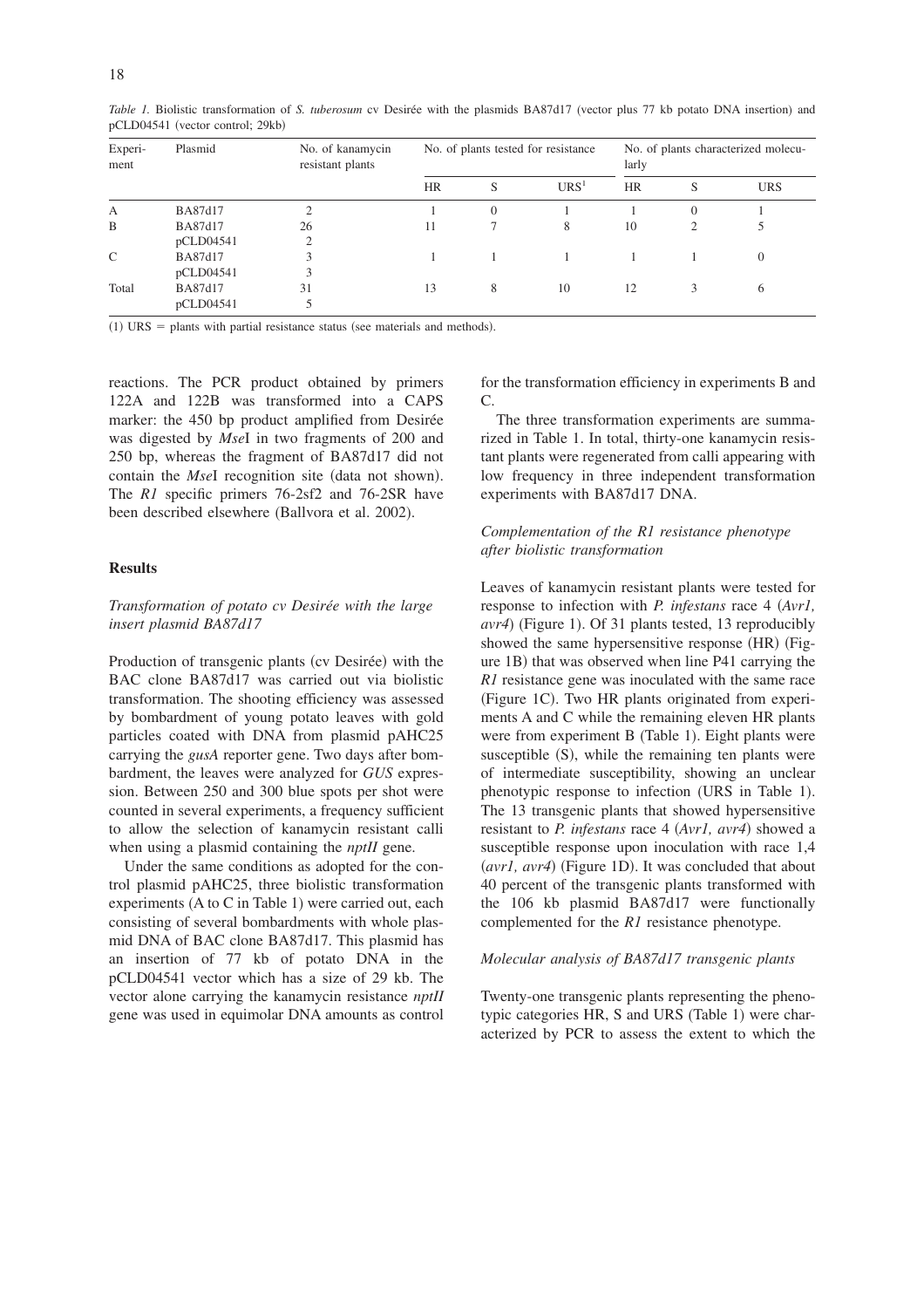

*Figure 2.* Schematic representation of plasmid BA87d17 (106 kb) showing the position of DNA sequences amplified by PCR. The DNA fragments used to characterize the transgenic potato lines were amplified with primers CLPD1/CLPD2 (position 400 bp 5' after the pCLD04541 – insert junction; NPT2r/NPT2f (2400 bp); CLPD3/CLPD4 (28,000 bp); 122A/122B (78,000 bp); c762sf2/ c76-2SR (88,000 bp).

BA87d17 DNA was present in the potato genome. Leaf DNA was amplified by the polymerase chain reaction (PCR) using specific primers designed for five different segments of the 106 kb construct (Figure 2). The primers 76-2sf2 and 76-2SR amplified part of the R1 resistance gene (Ballvora et al. 2002). Primers 122A and 122B amplified a fragment of the BA87d17 insertion other than  $RI$  (Figure 2). The three primer pairs CPLD1 / CPLD2, CPLD3 / CPLD4 and NPT2r / NPT2f, were designed based on sequence information of the vector on both sides of the cloning site and of the neomycine phospho-transferase gene (nptII), respectively. Based on resistance phenotype and presence or absence of the five PCR products, the plants fell into eight different groups (Table 2). As expected, all plants were positive for the *nptII* specific PCR marker. All HR plants (groups I to IV in Table 2) had also the *R1* specific PCR product. HR plants of groups II, III and IV lacked one or both of the amplification products derived from the vector borders, indicating an incomplete integration of the DNA sequences used for biolistic transformation.

The susceptible plants showed two different patterns. Plants in group V lacked all PCR products except the *NPTII* marker, whereas the plants in group VI showed all three vector specific amplicons but none of those derived from the BAC clone. Plants with unclear resistance status were positive for all PCR markers, similarly to those of group I (Table 2),

with the exception of one plant (group VIII) that lacked one of the BAC insertion specific PCR products.

Southern gel blot analysis confirmed the correlation between the HR phenotype and integration of the *R1* gene. DNA from HR and S transgenic plants, untransformed Desirée, clone P41, the donor of the *R1* gene and plasmid BA87d17 carrying *R1* was digested with *Hind*III restriction enzyme and hybridized with an  $R1$  probe (Figure 3). The probe hybridized to several genomic fragments in all potato genotypes, indicating that *R1* is a member of a gene family. Plasmid BA87d17 that carries in addition to the *R1* gene a second member of the gene family (Ballvora et al. 2002) showed a 9 kb *HindIII* fragment as was expected from the *R1* genomic sequence (Ballvora et al. 2002) and an additional 3 kb fragment corresponding to the second gene. The 9 kb *Hind*III fragment (marked by an arrow in Figure 3) was present in the *R1* donor line P41 and in all HR plants tested, and was absent in untransformed Desirée and in susceptible plants.

### **Discussion**

Results described in this paper provide an important contribution to gene cloning and characterization in a major crop. The results we have obtained indicate that biolistic transformation is a suitable strategy to produce transgenic plants carrying large DNA fragments. Mullen et al. (1998) and Choi et al. (2000) have reported biolistic transformation of tobacco plants using YAC DNA from the fungus *Cochliobolus heterostrophus* and BAC DNA from cotton, respectively. In these papers, however, the functionality of the DNA that was integrated into the tobacco genome was not tested. Here we show that a resistance gene included in a BAC DNA was capable of complementing in a race specific way a susceptible genotype of potato. Out of 31 plants regenerated from three independent transformation experiments, 13 showed the necrotic lesions typical for the HR response after infection with the incompatible *P. infestans* race 4.

While the results we report here clearly support the possibility of functionally evaluating large DNA inserts in complementation tests, it is not clear whether the 106 kb DNA of BA87d17 were completely transferred without any DNA rearrangements, at least for the eight resistant plants included in group I that were positive for all PCR markers tested (Table 2). The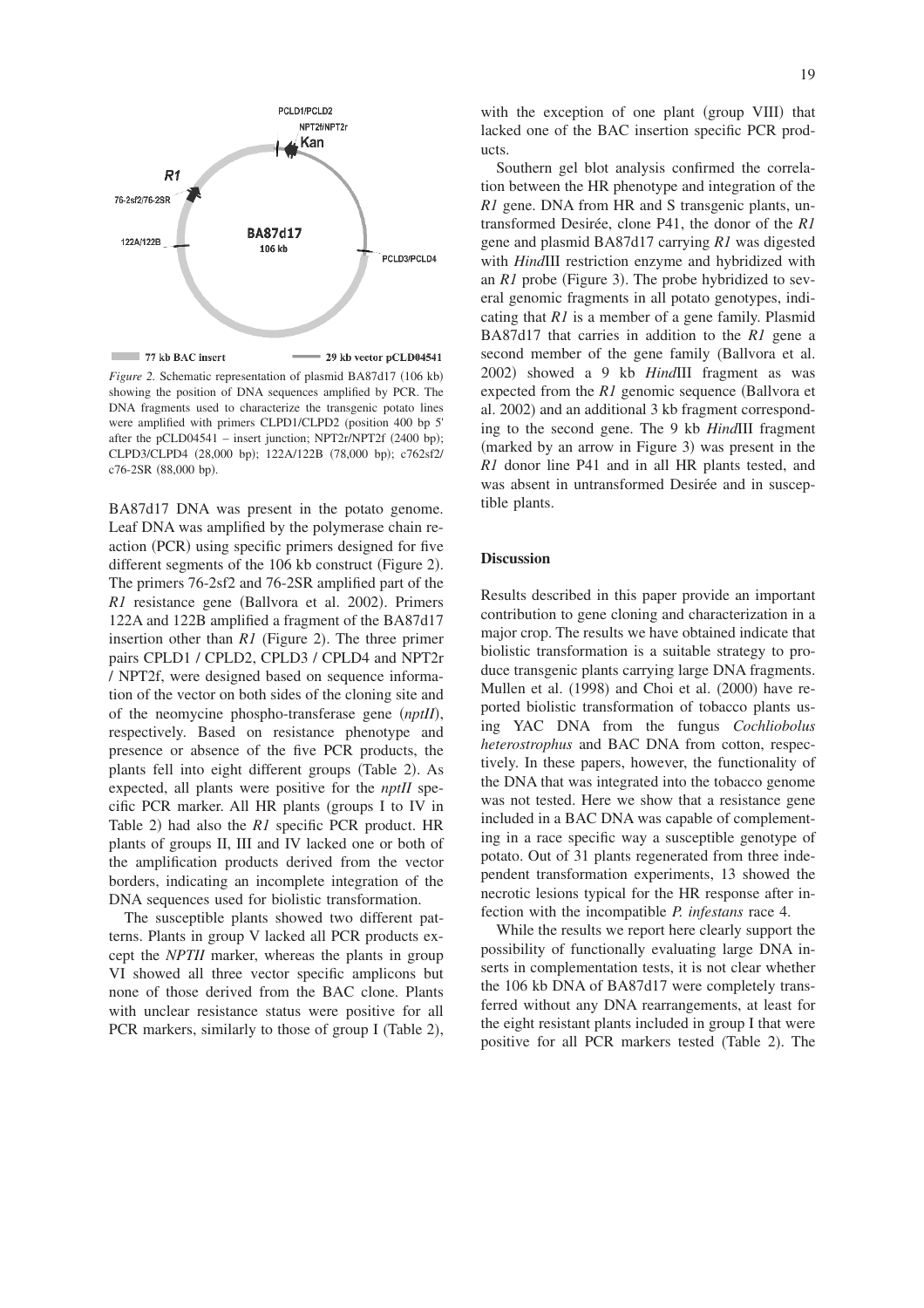| Transgenic plant groups (No. of plants per Resistance<br>group) | phenotype  | $76 - 2sf2$<br>76-2SR | 122A/122B | CPLD1/CPLD2 | CPLD3/<br>CPLD4 | NPT2r/NPT2f |
|-----------------------------------------------------------------|------------|-----------------------|-----------|-------------|-----------------|-------------|
| I(8)                                                            | <b>HR</b>  | +                     |           |             |                 |             |
| $\Pi(1)$                                                        | HR         |                       |           |             |                 |             |
| III(1)                                                          | <b>HR</b>  |                       |           |             |                 |             |
| IV $(2)$                                                        | <b>HR</b>  |                       |           |             |                 |             |
| V(1)                                                            |            |                       |           |             |                 |             |
| VI(2)                                                           |            |                       |           |             |                 |             |
| VII(5)                                                          | <b>URS</b> |                       |           |             |                 |             |
| VIII(1)                                                         | <b>URS</b> |                       |           |             |                 |             |

Table 2. Extent of BA87d17 integration in transgenic plants representing the phenotypic categories HR (hypersensitive resistant), S (fully susceptible) and URS (unclear resistance status). Plants were analyzed by PCR using five primer pairs positioned in BA87d17 as reported in Figure 2. Plus (+) and minus (-) indicate presence and absence, respectively, of the specific PCR fragment



Figure 3. Southern gel blot analysis of BA87d17 transformed Desirée plants. DNA of transgenic hypersensitive resistant (HR) and susceptible (S) plants, of untransformed Desirée (D); line P41 (donor of the *R1* gene) and BAC BA87d17 (B) were digested with *HindIII*, transferred to nylon membrane and hybridized to a *R1* probe. The group to which the line belongs according to Table 2 is shown in parenthesis. The susceptible plant marked with \* was not analysed by PCR. The *R1* specific 9 kb *Hind*III fragment present in all HR plants, in P41 and in BA87d17 is indicated by the arrow. The fragment sizes (in kilobases) are shown on the right.

available data suggest, nevertheless, that at least a large part of a complex plasmid can be transferred in plants, using the biolistic transformation procedure. *Agrobacterium*-mediated transformation can also transfer large DNA inserts: up to 150 kb of human DNA were transferred, for instance, to the tobacco genome (Hamilton et al. 1996). Liu et al. (1999) have reported functional complementation in *Arabidopsis* with fragments between 40 to 80 kb via *Agrobacterium* transformation using the TAC (transformationcompetent artificial chromosome) binary vector. However, the biolistic transformation offers a simpler approach to the evaluation of BAC-clones for the presence of candidate genes.

From 31 transgenic plants, while 13 showed the typical HR response after infection with *P. infestans* race 4, the others were fully susceptible or expressed an intermediate resistance phenotype. Failure of the transgene to complement the resistance phenotype can be due to various reasons and is commonly observed in transgenic plants produced via *Agrobacterium tumefaciens* Whitham et al. 1994; Grant et al. 1995; Ballvora et al. 2002). Incomplete DNA integration, fragmentation or rearrangements either during the bombardment process or during and after DNA integration into the plant genome can result in transgenic plants that are not complemented. Such events are likely to be present in several of the transgenic lines where one or more PCR products indicative for presence of five different DNA segments of the plasmid BA87d17 were absent. The expression of the HR was strictly correlated with the presence of a PCR product and a genomic *Hind*III fragment specific for the *R1* resistance gene. Five URS transgenic lines that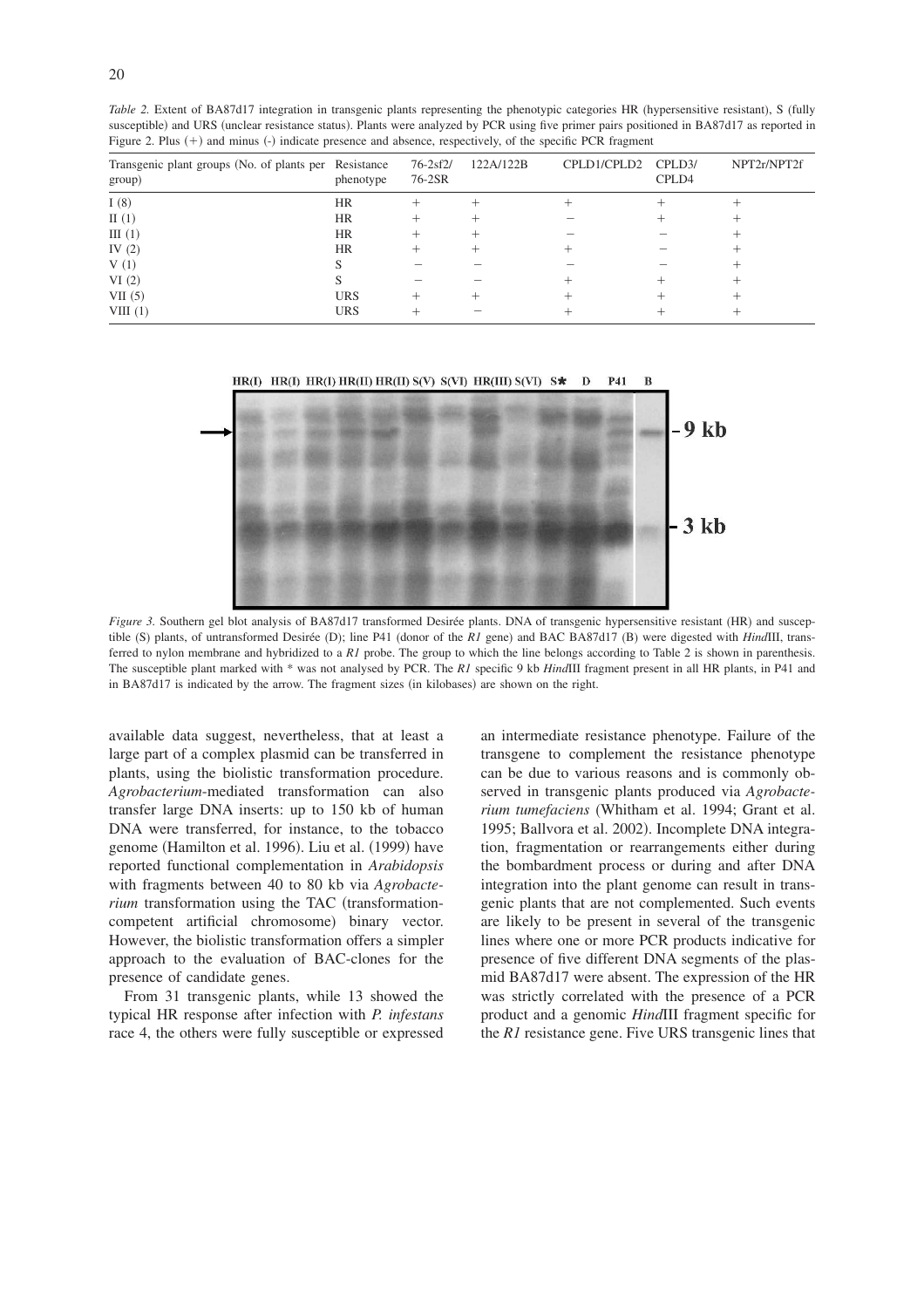*Table 3.* Primer sequences used in PCR analyses

| Primer            | Sequence $(5'-3')$                        | Size of PCR product (bp) | Location (kb) of amplified sequences<br>in BA87d17 (Figure 2) |
|-------------------|-------------------------------------------|--------------------------|---------------------------------------------------------------|
| PCLD1             | agt gag ggt taa tit cga gct tgg           | 750                      | 0.4                                                           |
| PCLD <sub>2</sub> | agg tgt tgc tga ctc atc cca ggc           | 750                      | 0.4                                                           |
| NPT2r             | aag aag gog ata gaa ggo gat<br>gcg        | 700                      | 2.400                                                         |
| NPT <sub>2f</sub> | teg get atg act ggg cae aac ag            | 700                      | 2.400                                                         |
| PCLD3             | geg tta ecc aac tta ate gee ttg<br>cag ca | 500                      | 28,000                                                        |
| PCLD4             | gtg aaa tgg get gea ete e                 | 500                      | 28,000                                                        |
| 122A              | gta gtt gag aat agg agg cct aac           | 400                      | 78,000                                                        |
| 122B              | ctg cta tca taa atg ata ggc aag           | 400                      | 78,000                                                        |
| $76 - 2sf2$       | cac teg tga cat ate etc act a             | 1,400                    | 88,000                                                        |
| 76-2SR            | caa ccc tgg cat gcc acg                   | 1,400                    | 88,000                                                        |

did not clearly express the HR had, nevertheless, all PCR products expected for a complete BA87d17 plasmid, including the *R1* specific fragment (group VII plants in Table 2). Small rearrangements not detected by the PCR analysis, the position effect of the plasmid integration (Allen et al. 1993), co-suppression (Matzke and Matzke 1995) or DNA methylation (Mayer et al. 1993) are possible reasons for this finding.

Biolistic transformation with large insert plasmid DNA facilitated the identification of the *R1* resistance gene starting with a physical map of about 200 kb (Ballvora et al. 2002). Alternative strategies available to us were: (I) subcloning and individual complementation analysis of smaller DNA fragments from each BAC spanning the candidate region; (II) increasing the genetic resolution across the candidate region to reduce the size of the physical map to be tested for complementation. Both approaches would have been more laborious and time consuming, particularly when transient complementation assays are not available, as it is the case for testing against resistance to *P. infestans*.

Biolistic transformation has been reported to be successful in a variety of plant species, including several that are not amenable to *Agrobacterium*-mediated transformation (Potrykus 1991). Therefore, the transfer of large DNA fragments and the complementation analysis of the transgenic lines is likely to work not only in potato but also in other plant species that can be regenerated from *in vitro* cultures. Application of this strategy could accelerate the functional analysis of single genes or complex loci and the positional cloning of plant specific genes.

### **Acknowledgements**

This work was supported by the Max-Planck society and the German Ministry for Research and Technology (BMBF grant 0311791). The technical assistance of Heike Henselewski and Sabine Schulze is gratefully acknowledged.

### **References**

- Allen G.C., Hall G.E., Childs L.C., Weissinger A.K., Spiker S. And Thompson W.F. 1993. Scaffold Attachment Regions Increase Reporter Gene Expression in Stably Transformed Plant Cells. Plant Cell 5: 603–613.
- Ballvora A., Ercolano M.R., Weiß J., Meksem K., Bormann C.A., Oberhagemann P., Salamini F. and Gebhardt C. 2002. The R1 Gene for Potato Resistance to Late Blight (Phytophthora infestans) Belongs to the Leucine Zipper/NBS/LRR Class of Plant Resistance Genes. The Plant Journal 30(3): 351-361
- Choi S., Begum D., Koshinsky H., Ow D.W. and Wing R.A. 2000. A new approach for the identification and cloning of genes: the pBACwich system using Cre/lox site-specific recombination. Nucl. Acids Res. 28(7): 19e
- Christensen A.H. and Quail P.H. 1996. Ubiquitin promoter-based vector for high-level expression of selectable and/or screenable marker genes in monocatyledonous plants. Transgenic Research 5: 213–218
- Christou P. 1996. Transformation technology. Trends Plant Sci. 1: 423–431
- Gallagher S.R. 1994. GUS-Protocols: Using GUS Gene as a Reporter of Gene Expression. Academic Press Inc.
- Gebhardt C., Ritter E., Debener T., Schachtschabel U., Walkemeier B., Uhrig U. and Salamini F. 1989. RFLP analysis and linkage mapping in Solanum tuberosum. Theor. Appl. Genet. 78: 65–75.
- Grant M.R., Godiard L., Straube E., Ashfield T., Lewald J., Sattler A., Innes R.W. and Dangl J.L. 1995. Structure of the Arabidopsis RPM1 gene enabling dual specificity disease resistance. Science 269: 843–846.